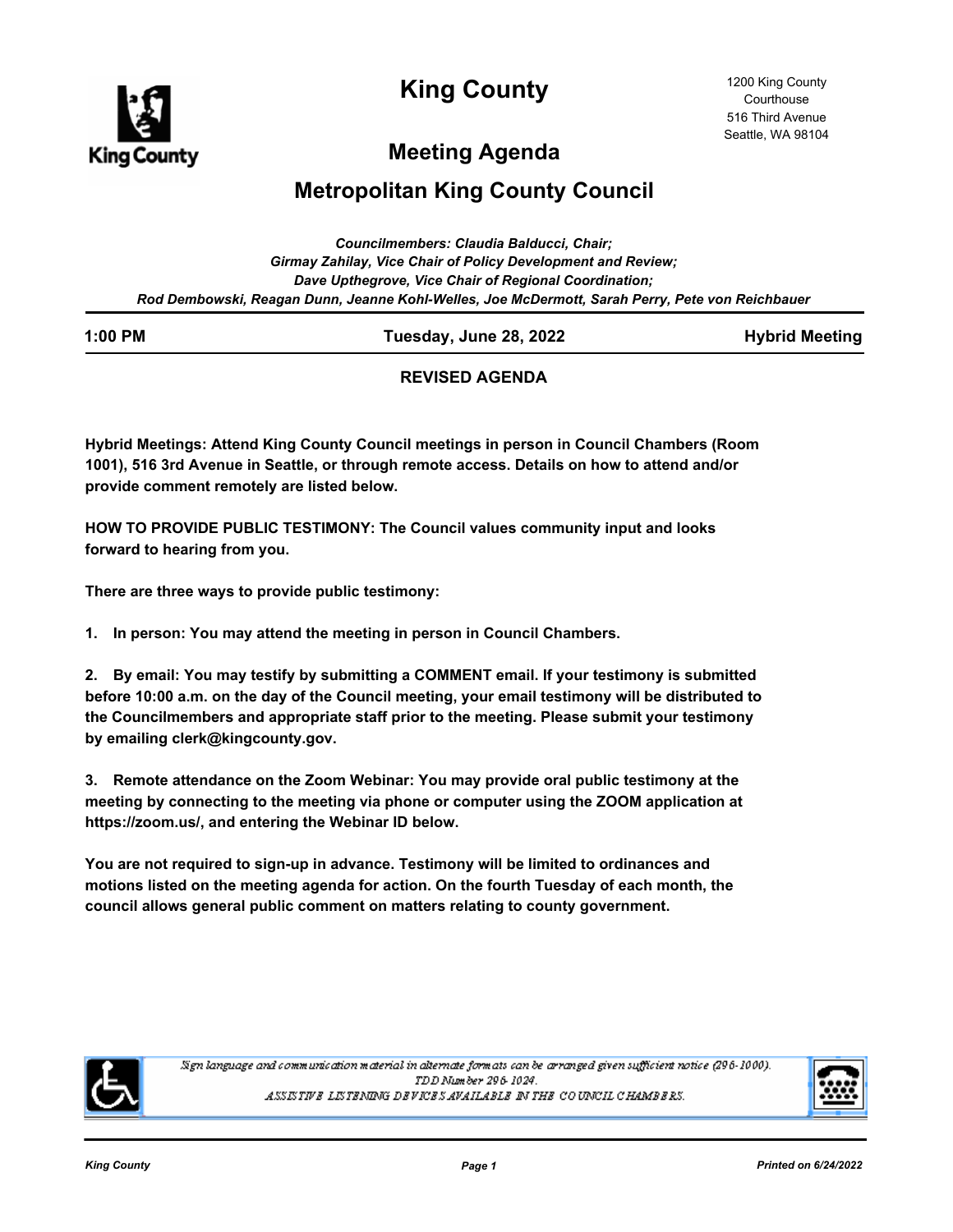**CONNECTING TO THE WEBINAR Webinar ID: 813 1719 0179**

**If you do not have access to the ZOOM application, you can connect to the meeting by calling 1-253-215-8782 and using the Webinar ID. Connecting in this manner, however, may impact your ability to be unmuted to speak.**

**You have the right to language access services at no cost to you. To request these services, please contact our Language Access Coordinator, Leslie Monteiro at 206-848-0355, or leslie.monteiro@kingcounty.gov by 10:00 a.m. the day prior to the meeting.**

**If you do not wish to be called upon for public comment during the meeting, please help us manage the callers and use one of the options below (Live Streaming or King County TV Channel 22).**

**HOW TO LISTEN TO THE MEETING: There are several ways to listen to the meeting if you don't wish to provide public testimony:**

**1. Stream online via this link: https://livestream.com/accounts/15175343/events/4485487, or input the link web address into your web browser.**

**2. Watch King County TV Channel 22 (Comcast Channel 22 and 322(HD), Wave Broadband Channel 22)**

**3. Listen to the meeting by telephone – See "Connecting to the Webinar" above.**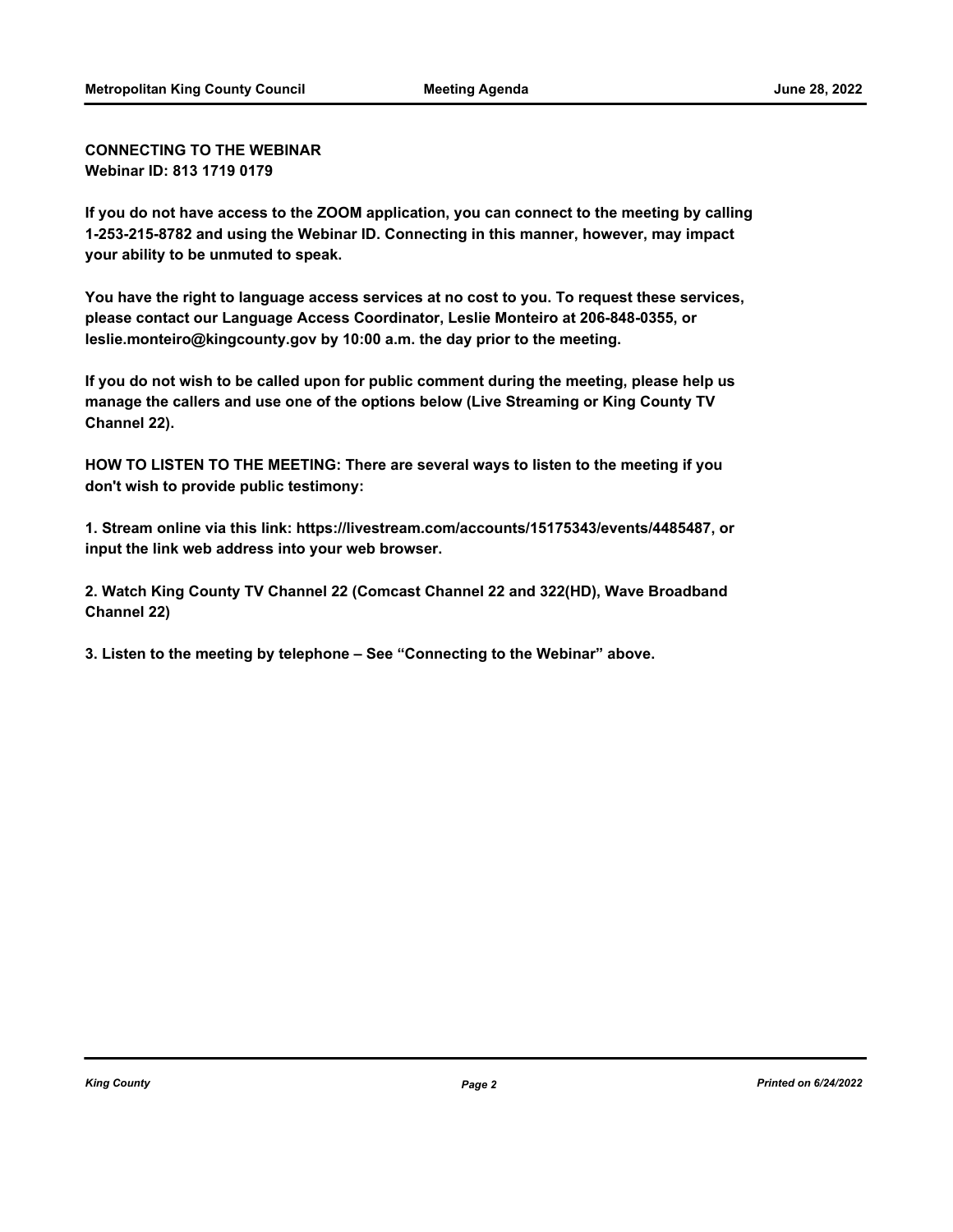# **1. Call to Order**

- **2. Roll Call**
- **3. Flag Salute and Pledge of Allegiance**

*Councilmember Balducci*

# **4. Approval of Minutes of June 21, 2022**

*Councilmember Zahilay*

# **5. Additions to the Council Agenda**

# **6. Special Item**

# **Proclamation of June 27 to July 1, 2022, as Summer Meals Week in King County**

*Councilmember Perry*

# **Sharon Daly Recognition**

*Councilmember Balducci*

# **7. Public Comment**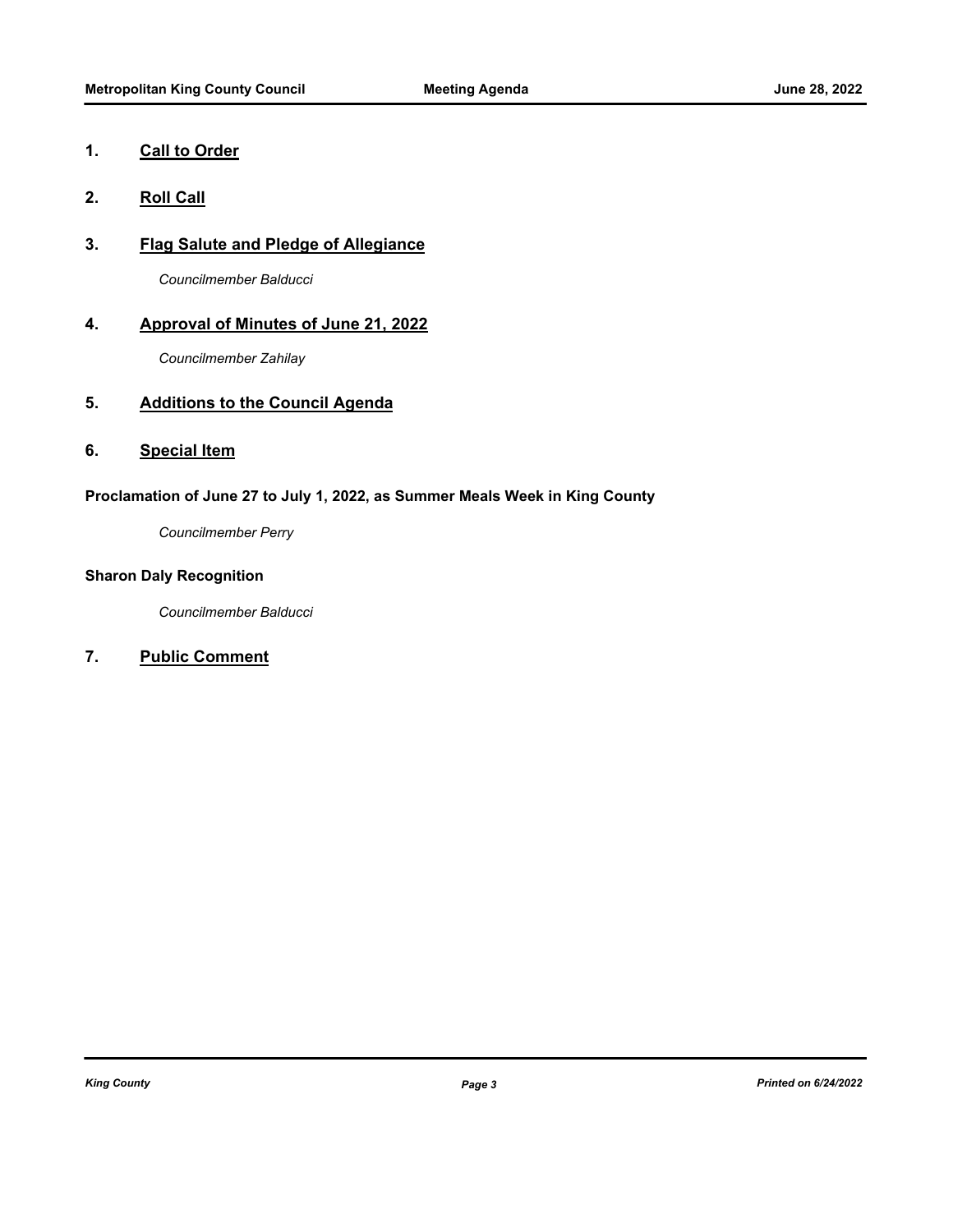# **Hearing and Second Reading of Ordinances from Standing Committees and Regional Committees, and of Ordinances related to Collective Bargaining**

**There will be one public hearing on Items 8-17**

# **Consent Items 8-11**

*Councilmember Zahilay*

### **8.** [Proposed Substitute Ordinance No. 2022-0163.2](http://kingcounty.legistar.com/gateway.aspx?m=l&id=/matter.aspx?key=23048)

AN ORDINANCE relating to the construction of Northshore Athletic Fields Phase 2 in accordance with the thirty-year use agreement with Northshore Athletic Fields authorized by ordinance 17739, authorizing the King County executive to amend the use agreement to jointly approve construction of Phase 2 and award a \$423,000 Community Partnerships Grant to Northshore Athletic Fields.

*Sponsors:* Dembowski

# *On 4/19/2022, the Metropolitan King County Council Introduced and Referred to Transportation, Economy and Environment Committee.*

*On 6/21/2022, the Transportation, Economy and Environment Committee Recommended Do Pass Substitute Consent.*

#### **9.** [Proposed Substitute Ordinance No. 2022-0165.2](http://kingcounty.legistar.com/gateway.aspx?m=l&id=/matter.aspx?key=23050)

AN ORDINANCE authorizing the King County executive to execute an aquatic land easement between the state of Washington, acting through the department of natural resources and parks, and King County department of natural resources and parks, a governmental agency, regarding the construction, operation and maintenance of the Foothills Trail.

*Sponsors:* Perry and Dunn

*On 5/3/2022, the Metropolitan King County Council Introduced and Referred to Transportation, Economy and Environment Committee.* 

*On 6/21/2022, the Transportation, Economy and Environment Committee Recommended Do Pass Substitute Consent.*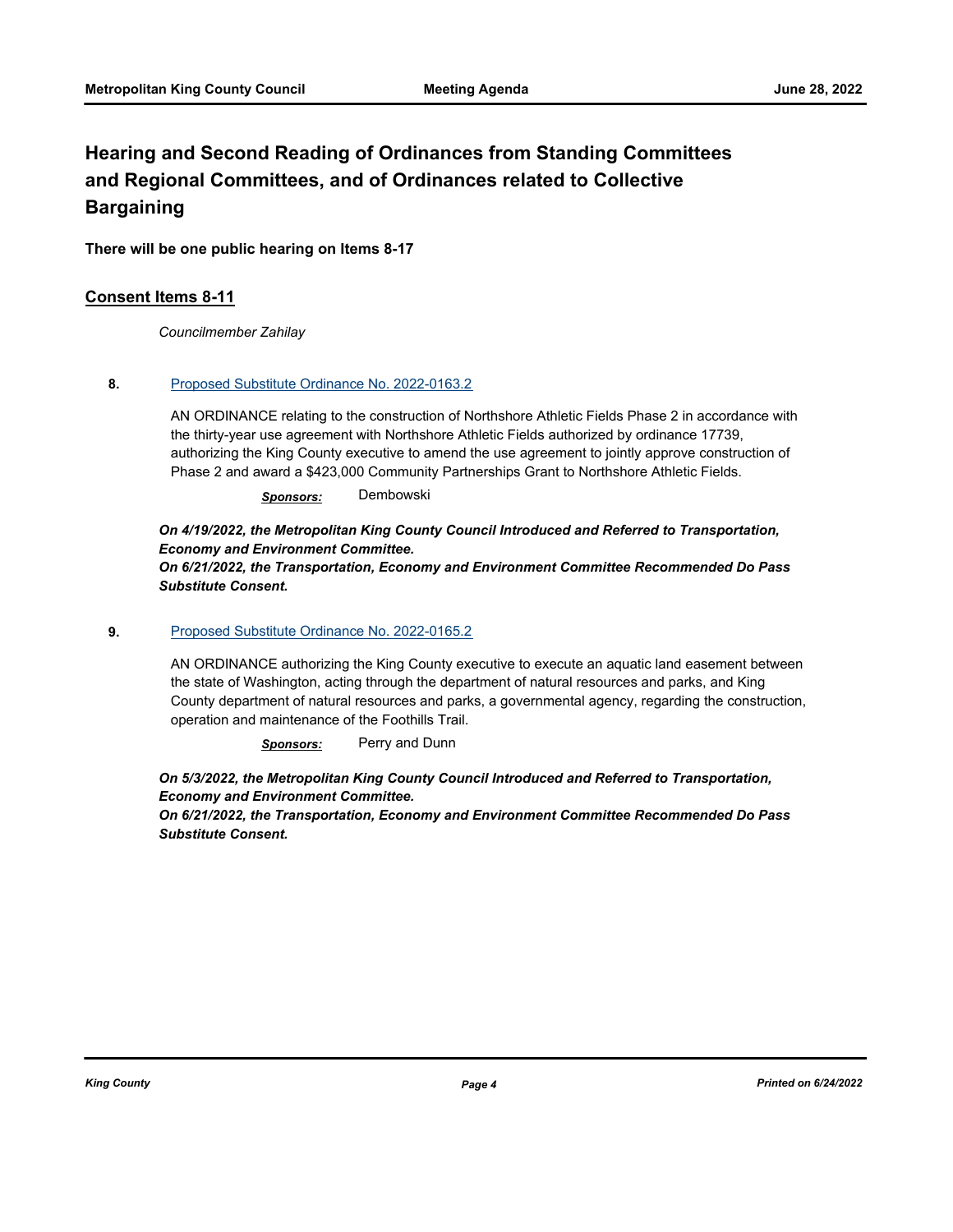### **10.** [Proposed Substitute Ordinance No. 2022-0166.2](http://kingcounty.legistar.com/gateway.aspx?m=l&id=/matter.aspx?key=23051)

AN ORDINANCE authorizing the King County executive to execute an interlocal agreement between King County, a political subdivision of the state of Washington, and the city of Buckley, a municipal corporation in the state of Washington, regarding the construction, operation and maintenance of the Foothills Trail that is within the city of Buckley.

*Sponsors:* Perry and Dunn

# *On 5/3/2022, the Metropolitan King County Council Introduced and Referred to Transportation, Economy and Environment Committee.*

*On 6/21/2022, the Transportation, Economy and Environment Committee Recommended Do Pass Substitute Consent.*

### **11.** [Proposed Ordinance No. 2022-0224](http://kingcounty.legistar.com/gateway.aspx?m=l&id=/matter.aspx?key=23178)

AN ORDINANCE authorizing the King County executive to sign an interagency agreement between King County, a political subdivision of the state of Washington, and the city of Kirkland, a municipal corporation in the state of Washington, regarding the design, construction, operation and maintenance of a new crossing over the Eastrail Corridor.

*Sponsors:* Balducci

## *On 6/14/2022, the Metropolitan King County Council Introduced and Referred to Transportation, Economy and Environment Committee. On 6/21/2022, the Transportation, Economy and Environment Committee Recommended Do Pass Substitute Consent.*

### **Public Hearing Required on Consent Items 8-11**

# **Budget and Fiscal Management**

*Councilmember McDermott*

### **12.** [Proposed Substitute Ordinance No. 2022-0206.2](http://kingcounty.legistar.com/gateway.aspx?m=l&id=/matter.aspx?key=23145)

AN ORDINANCE authorizing the execution of a new lease to support the operation of the prosecuting attorney's office.

*Sponsors:* McDermott

*On 6/14/2022, the Metropolitan King County Council Introduced and Referred to Budget and Fiscal Management Committee.* 

*On 6/22/2022, the Budget and Fiscal Management Committee Recommended Do Pass Substitute.* **Public Hearing Required**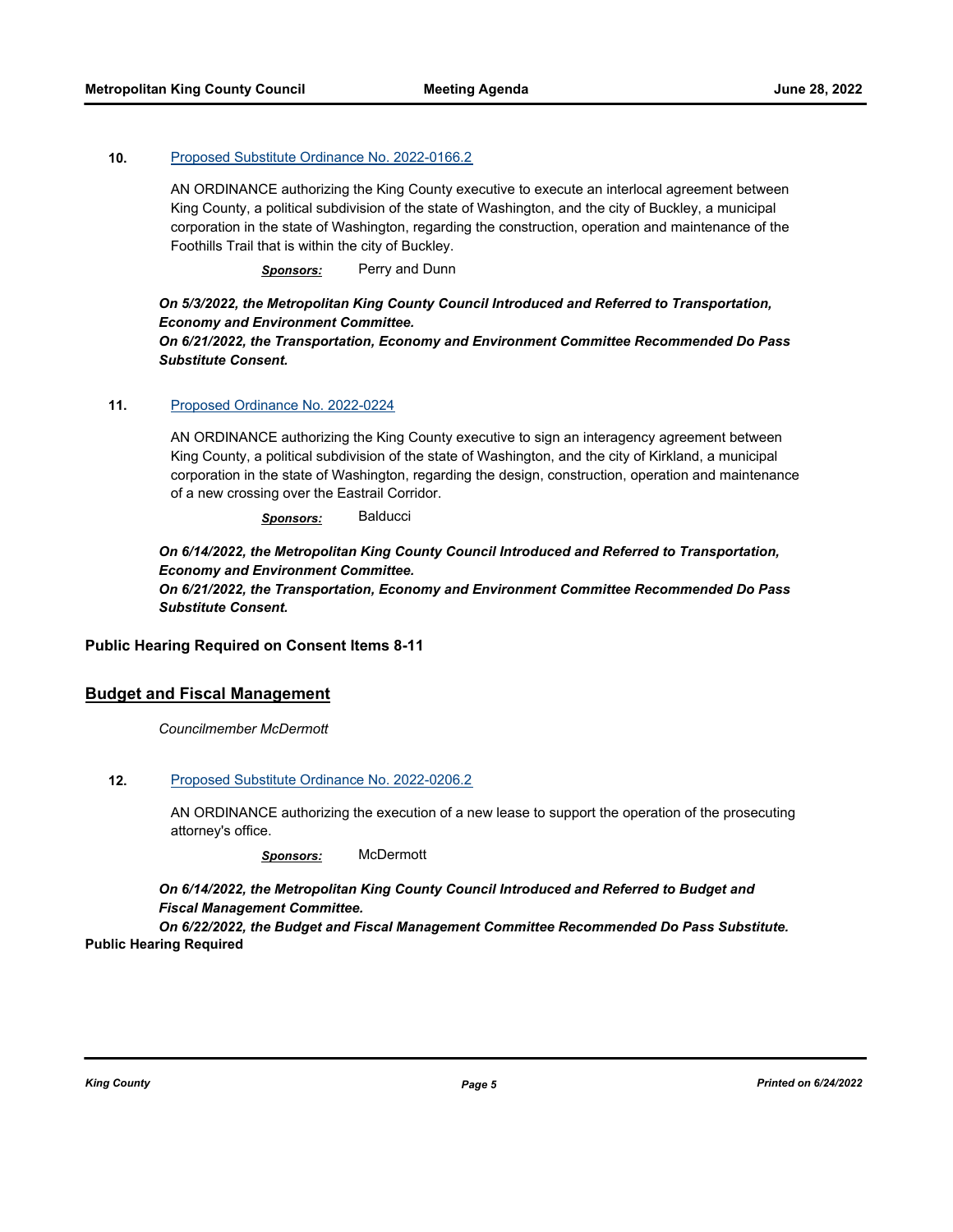### **13.** [Proposed Ordinance No. 2022-0207](http://kingcounty.legistar.com/gateway.aspx?m=l&id=/matter.aspx?key=23146)

AN ORDINANCE making a net supplemental appropriation of \$681,900 to the building repair and replacement fund; and amending the 2021-2022 Biennial Budget Ordinance, Ordinance 19210, Section 129, as amended, and Attachment A, as amended.

*Sponsors:* McDermott

## *On 6/14/2022, the Metropolitan King County Council Introduced and Referred to Budget and Fiscal Management Committee.*

*On 6/22/2022, the Budget and Fiscal Management Committee Recommended Do Pass.* **Public Hearing Required**

## **Committee of the Whole**

*Councilmember Kohl-Welles*

### **14.** [Proposed Ordinance No. 2022-0180](http://kingcounty.legistar.com/gateway.aspx?m=l&id=/matter.aspx?key=23097)

AN ORDINANCE proposing an amendment to the King County Charter to move elections for certain county offices from odd-numbered to even-numbered years; amending Sections 640, 647 and 650.20 of the King County Charter and repealing Sections 650.40.15, 650.40.25 and 660 of the King County Charter; and submitting the same to the voters of the county for their ratification or rejection at the November 8, 2022, general election.

*Sponsors:* Balducci, Kohl-Welles and Zahilay

*On 5/10/2022, the Metropolitan King County Council Introduced and Referred to Committee of the Whole.* 

*On 6/1/2022, the Committee of the Whole Deferred. On 6/15/2022, the Committee of the Whole Recommended Do Pass.*

**Public Hearing Required**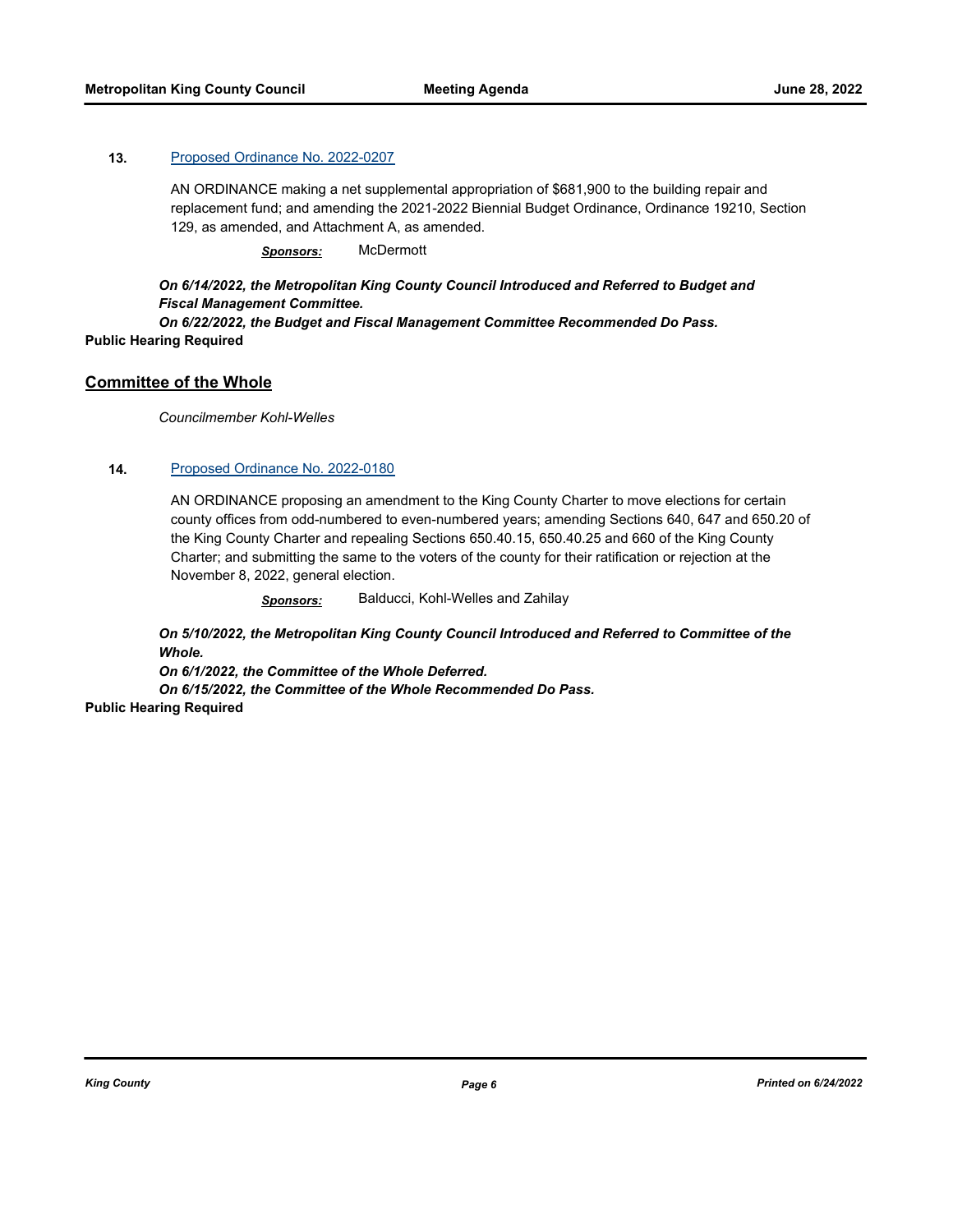# **Metropolitan King County Council**

*Councilmember Zahilay*

#### **15.** [Proposed Ordinance No. 2022-0235](http://kingcounty.legistar.com/gateway.aspx?m=l&id=/matter.aspx?key=23194)

AN ORDINANCE relating to the creation of protection order commissioner positions for King County superior court; amending Ordinance 16819, Section 2, as amended, and K.C.C. 2.69.040; and declaring an emergency.

*Sponsors:* Zahilay

#### *On 6/21/2022, the Metropolitan King County Council Deferred.*

#### **Public Hearing Required**

## **Local Services and Land Use Committee**

*Councilmember Perry*

#### **16.** [Proposed Substitute Ordinance No. 2022-0147.2](http://kingcounty.legistar.com/gateway.aspx?m=l&id=/matter.aspx?key=23007)

AN ORDINANCE relating to winery, brewery and distillery uses; amending Ordinance 19030, Section 4, and K.C.C. 6.74.010, Ordinance 19030, Section 5, and K.C.C. 6.74.020, Ordinance 19030, Section 6, and K.C.C. 6.74.030, Ordinance 19030, Section 7, and K.C.C. 6.74.040, Ordinance 19030, Section 8, and K.C.C. 6.74.050, Ordinance 19030, Section 9, and K.C.C. 6.74.060, Ordinance 19030, Section 10, and K.C.C. 6.74.070, Ordinance 19030, Section 11, and K.C.C. 6.74.080, Ordinance 1888, Article III, Section 3, as amended, and K.C.C. 6.01.130, Ordinance 1888, Article III, Section 5, as amended, and K.C.C. 6.01.150, Ordinance 19030, Section 13, and K.C.C. 21A.06.996, Ordinance 19030, Section 14, and K.C.C. 21A.06.1427, Ordinance 19030, Section 15, and K.C.C. 21A.06.1427B, Ordinance 19030, Section 16, and K.C.C. 21A.06.1427C, Ordinance 10870, Section 334, as amended, and K.C.C. 21A.08.070, Ordinance 10870, Section 335, as amended, and K.C.C. 21A.08.080, Ordinance 10870, Section 407, as amended, and K.C.C. 21A.18.030, Ordinance 10870, Section 536, as amended, and K.C.C. 21A.30.080, Ordinance 15606, Section 20, as amended, and K.C.C. 21A.30.085, Ordinance 10870, Section 537, as amended, and K.C.C. 21A.30.090, Ordinance 10870, Section 547, as amended, and K.C.C. 21A.32.100, Ordinance 10870, Section 548, as amended, and K.C.C. 21A.32.110 and Ordinance 10870, Section 549, as amended, and K.C.C. 21A.32.120, adding a new chapter to K.C.C. Title 21A and repealing Ordinance 19030, Section 28, Ordinance 19030, Section 29, and K.C.C. 21A.55.110 and Ordinance 19030, Section 32; and establishing a contingent effective date.

#### *Sponsors:* Perry

*On 3/22/2022, the Metropolitan King County Council Introduced and Referred to Local Services and Land Use Committee.* 

*On 5/11/2022, the Local Services and Land Use Committee Deferred. On 5/24/2022, the Local Services and Land Use Committee Recommended Do Pass Substitute. On 6/14/2022, the Metropolitan King County Council Deferred. On 6/21/2022, the Metropolitan King County Council Deferred.*

**Public Hearing Required**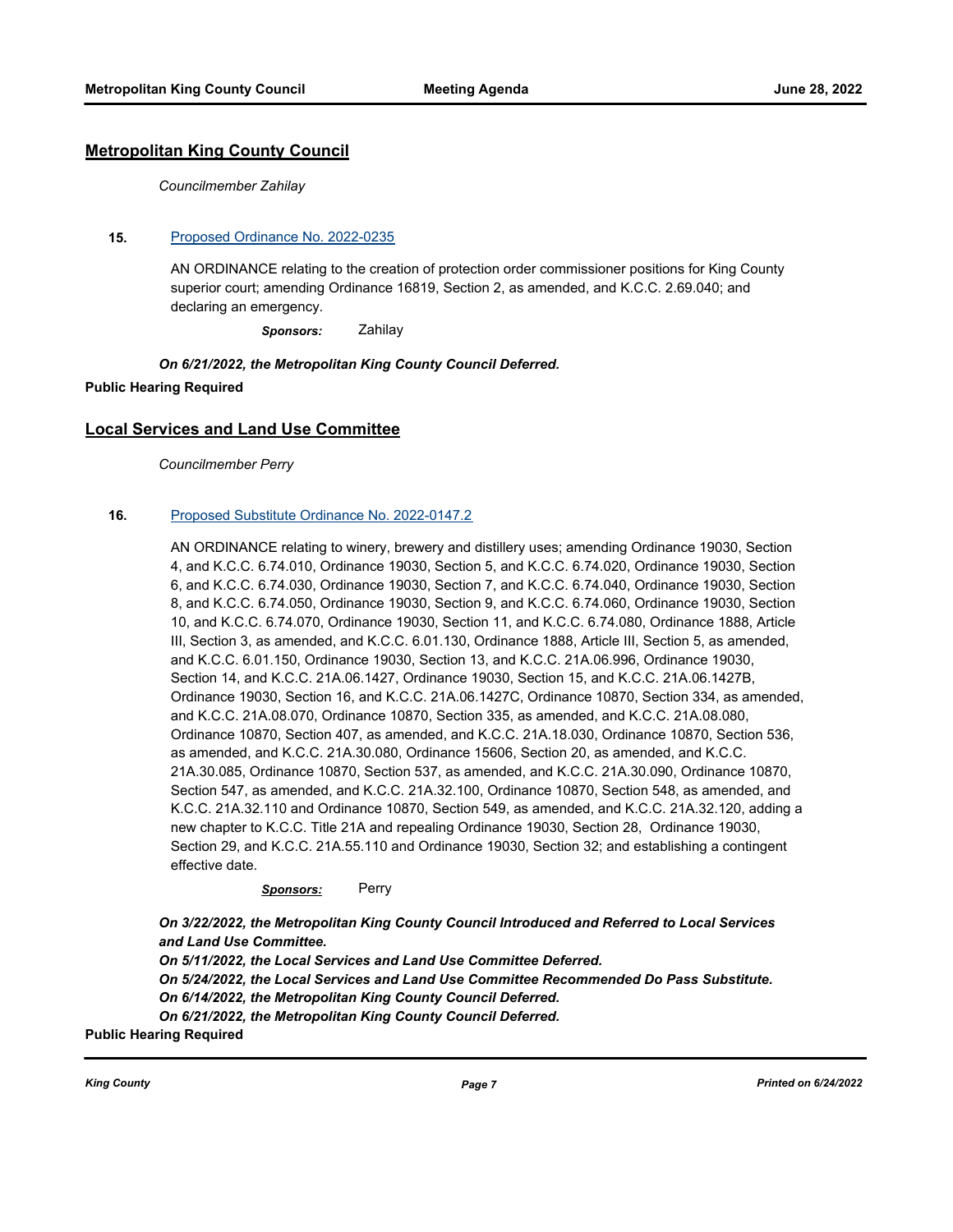# **Motions, from Standing Committees and Regional Committees and Motions related to Collective Bargaining, for Council Action**

# **Committee of the Whole**

*Councilmember Kohl-Welles*

### **17.** [Proposed Substitute Motion No. 2022-0174.2](http://kingcounty.legistar.com/gateway.aspx?m=l&id=/matter.aspx?key=23085)

A MOTION approving the executive's reappointment of Anita Khandelwal as county public defender.

*Sponsors:* Zahilay and Dembowski

*On 5/10/2022, the Metropolitan King County Council Introduced and Referred to Committee of the Whole. On 5/18/2022, the Committee of the Whole Deferred. On 6/15/2022, the Committee of the Whole Recommended Do Pass Substitute.*

# **First Reading and Referral of Ordinances**

### **18.** [Proposed Substitute Ordinance No. 2021-0453.2](http://kingcounty.legistar.com/gateway.aspx?m=l&id=/matter.aspx?key=22689)

AN ORDINANCE concurring with the recommendation of the hearing examiner to approve, subject to conditions, the preliminary plat of Star Lake Heights, located at 3930 S 277th Place, Auburn, department of local services, permitting division file no. PLAT200002.

*Sponsors:* Balducci

*First Reading and Referral to the Local Services and Land Use Committee*

*On 12/7/2021, the Metropolitan King County Council Introduced and Referred to Hearing Examiner. On 1/11/2022, the Metropolitan King County Council Reintroduced. On 6/7/2022, the Metropolitan King County Council Passed.*

### **19.** [Proposed Ordinance No. 2022-0236](http://kingcounty.legistar.com/gateway.aspx?m=l&id=/matter.aspx?key=23196)

AN ORDINANCE relating to solid waste fees charged at recycling and transfer facilities and at the Cedar Hills regional landfill; and amending Ordinance 12564, Section 2, as amended, and K.C.C.10.12.021 and Ordinance 12564, Section 2, as amended, and K.C.C.10.12.021.

*Sponsors:* McDermott

### *First Reading and Referral to the Budget and Fiscal Management Committee*